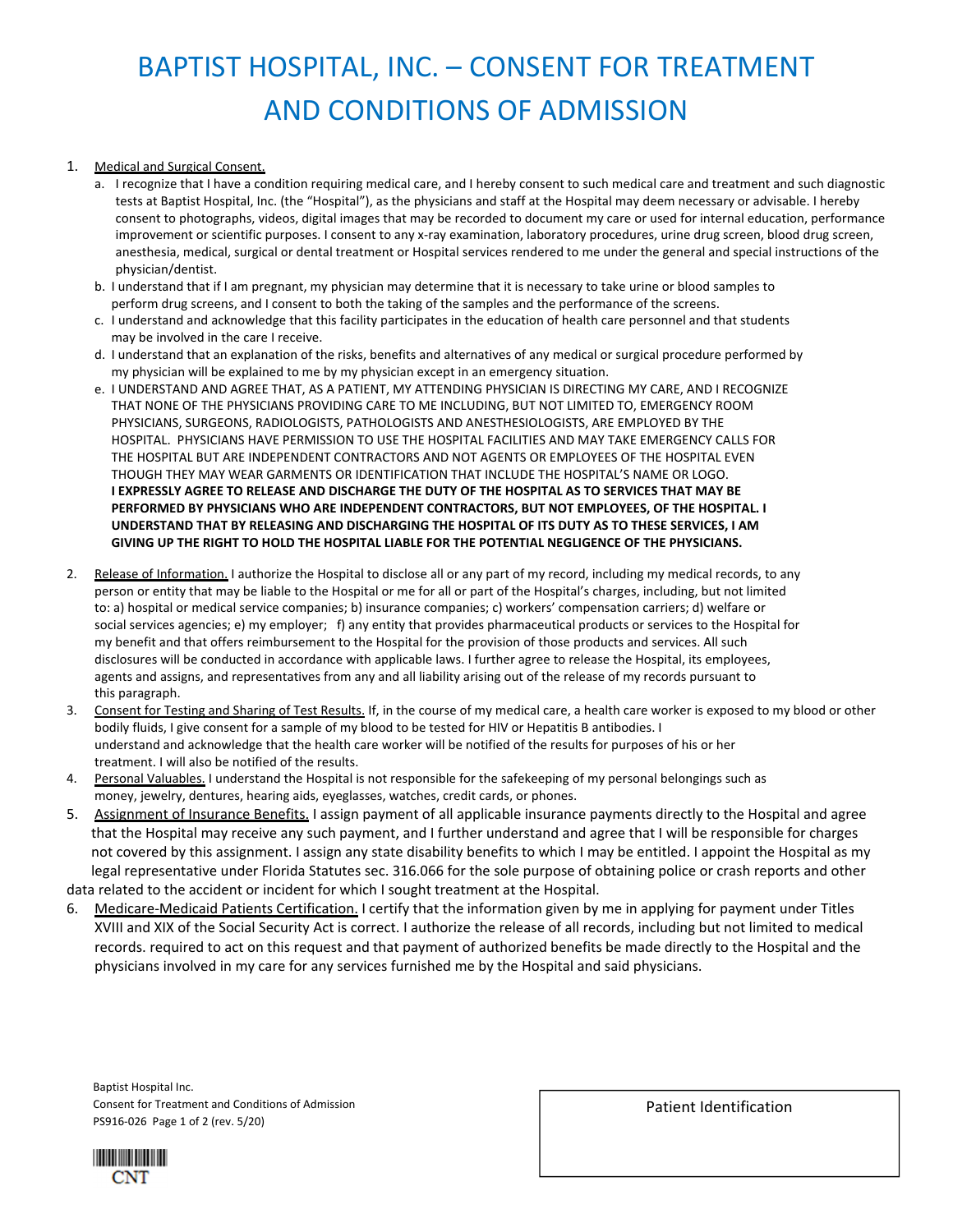- 8. Patient Information Packet. I acknowledge that I have been offered Hospital's Patient Admission Packet, which includes the notice of patients' rights and the Notice of Privacy Practices.
- 9. Emergency Care. I understand that if I come to the Hospital's dedicated emergency department seeking care, I will be screened for an emergency medical condition and, if I have an emergency medical condition, the Hospital will provide stabilizing treatment, admit me to the Hospital as an inpatient, or transfer me if medically needed. The screening and the stabilization will be provided **regardless of my ability to pay.** I certify that the Hospital has not withheld, delayed, or conditioned screening or stabilizing care based upon my signing or refusing to sign this paragraph or based upon any payment related concerns.
- 10. Obligation to Pay My Hospital Bill. I acknowledge that I am financially responsible for my Hospital bills (or, if signed by a guarantor, the guarantor is responsible) which are not paid for by my health insurance, and I agree to pay them promptly. If my insurance does not pay my claim after reasonable attempts by the Hospital, I may be responsible for paying my entire bill to the Hospital.
- 11. Financial Assistance, I understand the Hospital has financial assistance programs available to those individuals who are **unable to pay for their care, based upon a determination of financial need.** By signing below, I acknowledge that the Hospital's financial assistance policy is available to me on the Hospital's webpage or, will be made available to me upon request from the person who provided me this form. I understand I may be asked to provide my personal financial information and/or submit to a credit check in order to qualify for the financial assistance program. If I do not qualify for a financial assistance program, I understand that I may be able to enter into a payment plan with the Hospital.
- 12. Patient Contact. I authorize the Hospital, its service providers (including service providers contacting me about obtaining potential financial assistance for my account(s) and/or for collection services) and their successors, assigns, affiliates, or agents to contact me at any telephone number associated with my account(s), including wireless telephone numbers or other numbers that result in charges to me, whether provided in the past, present or future. I agree that methods of contact may include using prerecorded or artificial voice messages and/or an automatic telephone dialing system, as applicable.
- 13. Video Surveillance. I consent to video surveillance monitoring throughout the Hospital's facilities for safety purposes, which may include my private hospital room with appropriate notice.
- 14. COVID-19 Precautions. I understand that my physician and the Hospital are closely monitoring the situation with the novel coronavirus, COVID‐19, and have put in place reasonable precautions to protect me from contracting it during my procedure or hospital stay. However, given the nature of the virus, I understand that despite these precautions, there is a risk I may contract COVID‐19 during my procedure or hospital stay. My physician has explained to me that if I currently have COVID‐19 (detected or undetected) proceeding with any elective procedures might lead to higher chance of complications.
- 15. Pelvic Examinations. I understand that Florida law requires my written consent for a pelvic examination. A pelvic examination is an examination of the vagina, cervix, uterus, fallopian tubes, ovaries, rectum, urogenital system, prostate or external pelvic tissue or organs. These examinations may be necessary to diagnose or treat conditions that involve the pelvis and may be performed using a gloved hand or instrument. This may be done while I am awake or under anesthesia. I hereby consent to a pelvic examination if my provider deems it medically necessary as part of my care or treatment.

Patient or Patient's Representative (if patient is minor or unable to sign) Relationship to Patient Date and Time

\_\_\_\_\_\_\_\_\_\_\_\_\_\_\_\_\_\_\_\_\_\_\_\_\_\_\_\_\_\_\_\_\_\_\_\_\_\_\_\_\_\_\_\_\_\_\_\_\_\_\_\_\_\_\_\_\_\_\_\_\_\_\_\_\_\_\_\_\_\_\_\_\_\_\_\_\_\_\_\_\_\_\_\_\_\_\_\_\_\_\_\_\_\_\_\_\_\_\_\_

\_\_\_\_\_\_\_\_\_\_\_\_\_\_\_\_\_\_\_\_\_\_\_\_\_\_\_\_\_\_\_\_\_\_\_\_ Witness

If patient is a minor, the parent must also complete the following: The undersigned guarantees and agrees to pay to the Hospital on demand for any and all indebtedness of the patient to the Hospital relating to services provided pursuant to this consent form.

Guarantor (Print Name)

\_\_\_\_\_\_\_\_\_\_\_\_\_\_\_\_\_\_\_\_\_\_\_\_\_\_\_\_\_\_\_\_\_\_\_\_

Revised 7/2020

Baptist Hospital Inc. Consent for Treatment and Conditions of Admission PS916‐026 Page 1 of 2 (rev. 5/20)



Patient Identification

\_\_\_\_\_\_\_\_\_\_\_\_\_\_\_\_\_\_\_\_\_\_\_\_\_\_\_\_\_\_\_\_\_\_\_\_\_\_\_\_\_\_\_\_\_\_\_\_\_\_\_\_\_\_\_\_\_\_\_\_\_\_\_\_\_\_\_\_\_\_\_\_\_\_\_\_\_\_\_\_\_\_\_\_\_\_\_\_\_\_\_\_\_\_\_\_\_\_\_\_ Guarantor **Date and Time** and Time **Date and Time** and Time **Date and Time**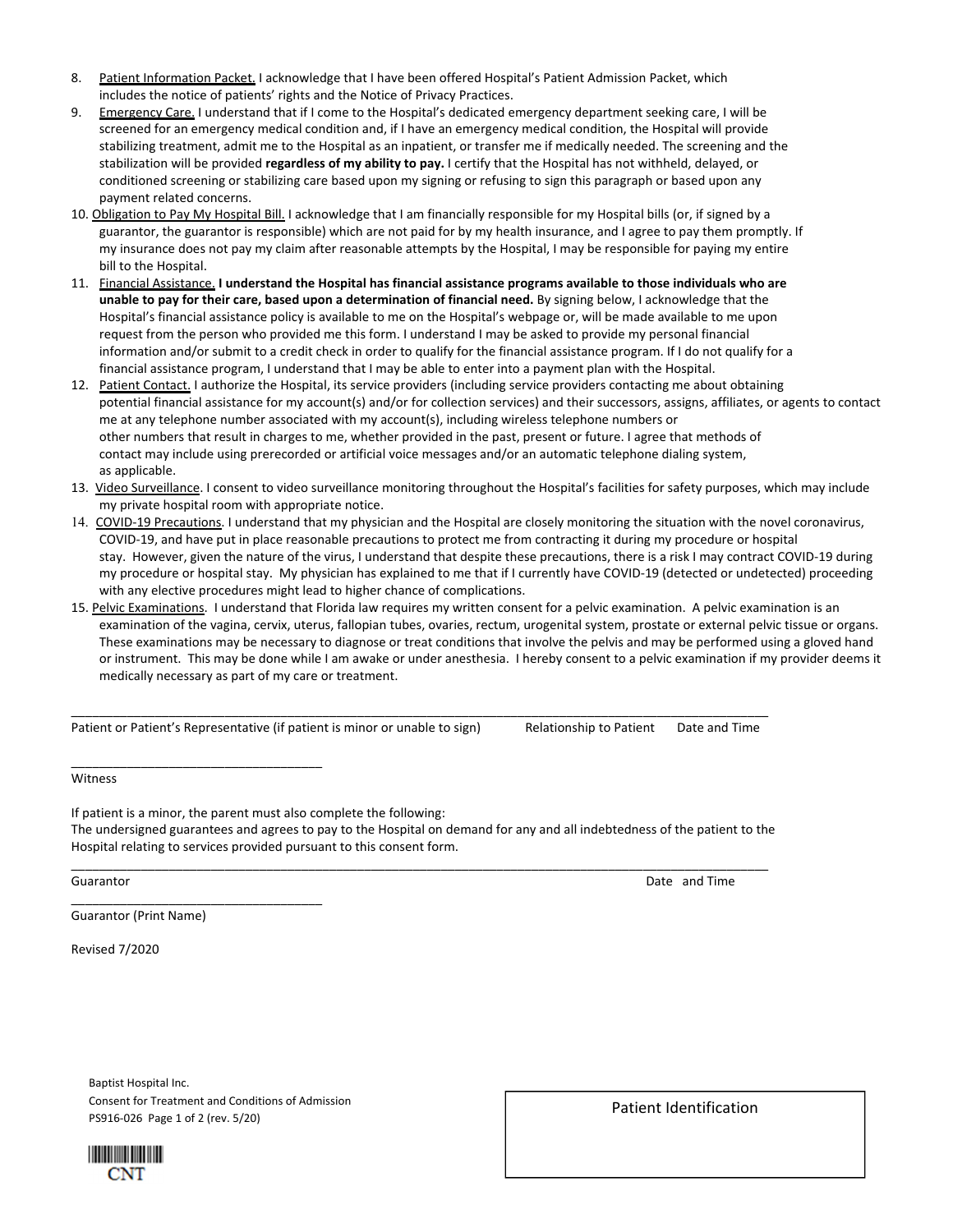# Baptist Medical Group Patient Consent and Responsibility Agreement

Welcome to Baptist Medical Group (BMG). We understand you have many choices when it comes to health care and we are glad you chose our medical group. We look forward to providing you with quality health care that is accessible, comprehensive, team-based, coordinated, and focused on your health and safety. Please review the following patient **responsibilities, sign and return.** 

**CONSENT FOR TREATMENT**. I consent to all services as ordered or performed by my BMG physician, advanced practice provider, or their assistants and designees. This care may include, but is not limited to, medical examination and treatment, administration of drugs or vaccines, nursing care, laboratory, and x-ray procedures. I understand that the practice of medicine is not an exact science and I acknowledge that no guarantees or promises have been made to me about the results of any treatment.

**OBLIGATION TO PAY MY BMG BILL:** I understand that all charges for services rendered are due and payable at the time of service. If I have health care insurance, I agree to pay for any deductibles, co-payments and the patient responsibility portion of the fee at the time of service. I acknowledge that I am financially responsible for my provider bills (or, if signed by a guarantor, the guarantor is responsible) which are not paid for by a third party payor, and I agree to pay the bill promptly.

**MEDICAL INSURANCE:** I authorize BMG to bill my health plan or other applicable insurer or third party payor and I assign to BMG all of my rights and claims for reimbursement by a third party payor. I authorize BMG to release to all third party payors any medical information that is required in order for BMG to receive payment for its services to me. I will inform my provider of any changes in address or phone number for myself and/or responsible party, present my photo ID and all insurance identification cards upon request. I understand I may be responsible for the entire provider bill if my third party payor refuses to pay after reasonable attempts to collect from the third party payor.

APPOINTMENTS: I agree to bring a list of all medications I am currently taking to each appointment. I agree to check in on time for my appointment. I understand that if I am late for my appointment, I will be rescheduled for the next available appointment time and understand there may not be an appointment available the same day. I agree to notify the office at least 24 hours in advance of my appointment if I find I must cancel my appointment. I understand that failure to notify the office 24 hours in advance may result in a \$25.00 missed appointment fee, which cannot be billed to insurance. I understand my patient/physician relationship may be terminated if I miss more than three appointments.

**AUTHORIZATIONS AND REFERRALS:** I understand that I am responsible for notifying the practice if my third party payor requires pre-authorizations for tests or for referrals to specialists. I understand the BMG office staff may assist me with scheduling referrals or diagnostic testing, but failure to obtain necessary authorizations before the scheduled appointment may result in the visit/test needing to be rescheduled and/or charges being billed directly to me.

FINANCIAL ASSISTANCE: I understand there are financial assistance programs available for patients who are unable to pay for their care based upon a determination of financial need in accordance with Baptist Health Care's Financial Assistance Policy. I understand it is my responsibility to contact a Patient Account Specialist at BMG's business office at (850) 469‐2000 to request financial assistance or access the policy and application at https://ebaptisthealthcare.org/PatientFinancialResources. I agree to provide my personal financial information and/or submit to a credit check to determine if I qualify for financial assistance. If I do not qualify for financial assistance and do not have insurance third party payor, I understand and agree that I will pay in full for all services at the time of service. If I do not have insurance, I may be eligible for a discount when full payment is made at time of service.

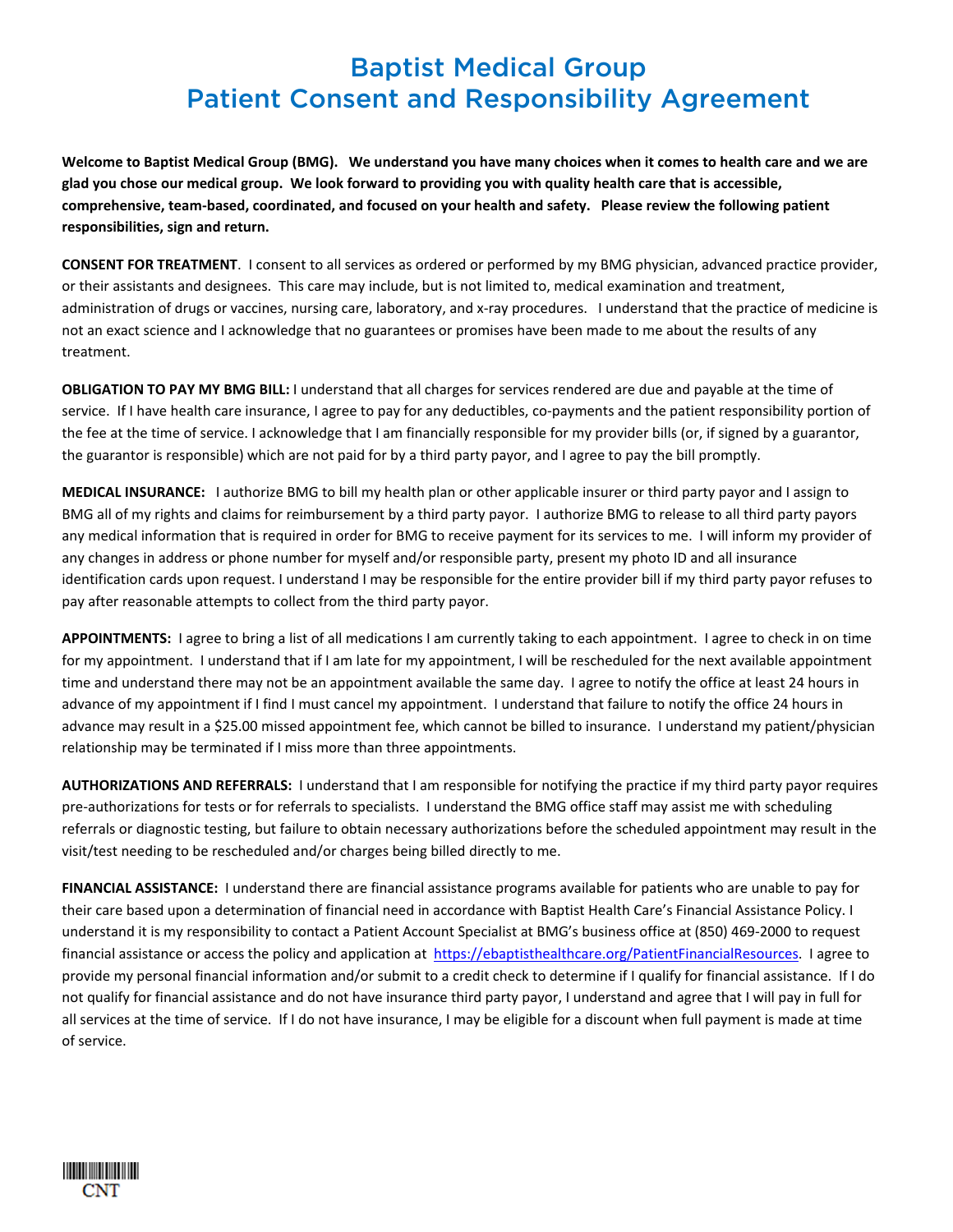**RETURN CHECK POLICY:** I understand I will be responsible for all service charges and collection fees associated with collecting any bad check I write, and will pay these fees upon notice.

**BUSINESS HOURS:** I understand unusual circumstances will sometimes require the office hours to be changed without notice. I understand the pre-recorded telephone message will let me know when to call back for routine requests and what to do in case of an urgent medical need (one that does not require emergency treatment). I understand that I should call 911 in the event of a medical emergency or proceed to the closest emergency room for treatment.

**PRESCRIPTIONS AND/OR REFILLS**: I understand that requests for new medication and/or refills should be made during my visit with my provider. If I need a prescription refill between visits, I agree to contact the practice or my pharmacy and allow 48 to 72 business hours to process. I understand refill requests will only be processed during office hours. I understand that narcotic prescriptions are highly regulated and may require a signed narcotics agreement between me and my provider.

**PATIENT FORMS COMPLETION:** I understand that an office visit may be necessary if I request the provider complete certain forms for me. There may also be a nominal fee, payable in advance, for the completion of these forms. I understand these requests may take up to 14 days for processing.

**PATIENT PORTAL:** I understand this practice may have a patient portal to offer me a secure online website for convenient 24‐ hour access to my personal health information. This is an optional program using a secure username and password. Recent doctor visit notes, medications, contact information and health records can be viewed and printed. The office staff can provide more information regarding the patient portal which may be accessed at https://ebaptisthealthcare.org/PatientPortal.

**WIRELESS COMMUNICATION:** By providing a wireless or mobile telephone number, I give permission to my provider to use this number for contact. Contact includes receiving calls and messages, including pre‐recorded messages and calls via an automatic telephone dialer from the practice and its authorized agents.

**NOTICE OF PRIVACY PRACTICES**: I understand that Baptist Health Care's Notice of Privacy Practices provides information about how my health information may be used and disclosed. I have been offered and (if requested by me) received a copy of the Notice of Privacy Practices.

**BY SIGNING BELOW, I ACKNOWLEDGE THAT I HAVE READ, UNDERSTAND AND CONSENT TO TREATMENT BY BMG AND I AGREE TO ABIDE BY THE ABOVE PATIENT RESPONSIBILITIES.**

| <b>Patient/Personal Representative Signature</b>  | Date                                                  |
|---------------------------------------------------|-------------------------------------------------------|
| <b>Print Patient/Personal Representative Name</b> | Personal Representative's relationship to<br>patient: |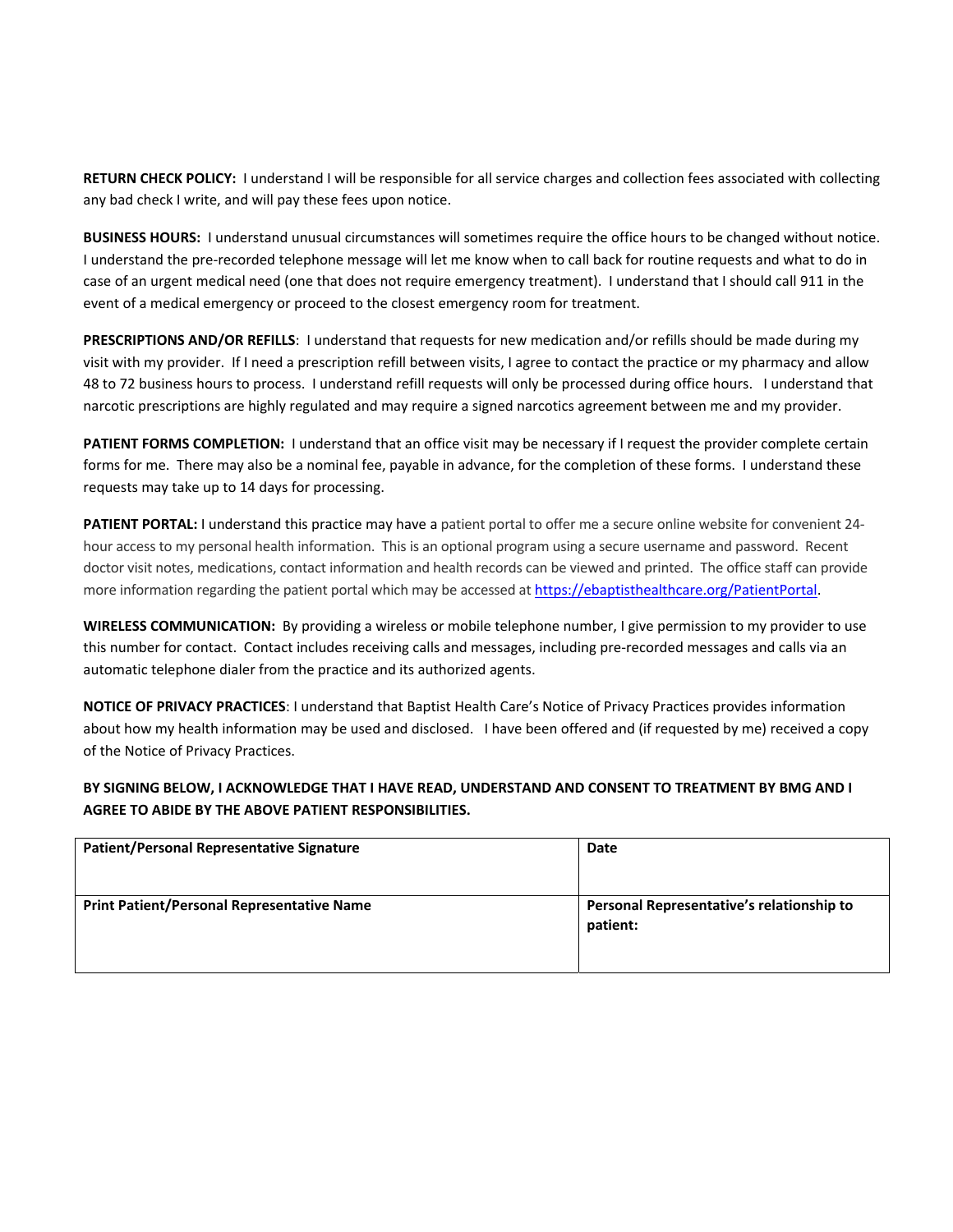## **PATIENT REGISTRATION FORM**

|                                           | Date of Birth: Sex: M F Marital Status: Married Single Divorced Widowed Preferred Language: Sex: M F Marital Status: Married Single Divorced Widowed Preferred Language:                                                     |                                                     |  |
|-------------------------------------------|------------------------------------------------------------------------------------------------------------------------------------------------------------------------------------------------------------------------------|-----------------------------------------------------|--|
| American Indian or Alaska native<br>Race: | Asian                                                                                                                                                                                                                        | Black or African American                           |  |
|                                           | Native Hawaiian or other Pacific Islander<br>  White                                                                                                                                                                         | Unknown/Declined to answer                          |  |
| <b>Ethnicity:</b><br>  Hispanic or Latino |                                                                                                                                                                                                                              | Not Hispanic or Latino   Unknown/Declined to answer |  |
|                                           |                                                                                                                                                                                                                              |                                                     |  |
|                                           | Best daytime number to reach you: $\Box$ home $\Box$ work $\Box$ cell is it ok to leave a message at any of the numbers? $\Box$ Yes $\Box$ No                                                                                |                                                     |  |
|                                           |                                                                                                                                                                                                                              |                                                     |  |
|                                           | Primary Care Physician's Name (if applicable): ______________________________How did you hear about us? _______________________________                                                                                      |                                                     |  |
|                                           |                                                                                                                                                                                                                              |                                                     |  |
|                                           | RESPONSIBLE PARTY: THIS SECTION REFERS TO THE PERSON/PARTY WHO SHOULD RECEIVE THE BILL<br>Relationship to Patient: $\Box$ Self (skip to next section) $\Box$ Parent $\Box$ Spouse $\Box$ Other (skip to next section) $\Box$ |                                                     |  |
|                                           |                                                                                                                                                                                                                              |                                                     |  |
|                                           | Home phone: (_____)___________________Cell phone: (_____)__________________Work phone: (_____)________________                                                                                                               |                                                     |  |
|                                           |                                                                                                                                                                                                                              |                                                     |  |
|                                           | <b>INSURANCE INFORMATION</b>                                                                                                                                                                                                 |                                                     |  |
|                                           |                                                                                                                                                                                                                              |                                                     |  |
|                                           |                                                                                                                                                                                                                              |                                                     |  |
|                                           |                                                                                                                                                                                                                              |                                                     |  |
|                                           |                                                                                                                                                                                                                              |                                                     |  |
|                                           |                                                                                                                                                                                                                              |                                                     |  |
|                                           |                                                                                                                                                                                                                              |                                                     |  |
|                                           |                                                                                                                                                                                                                              |                                                     |  |

3CNT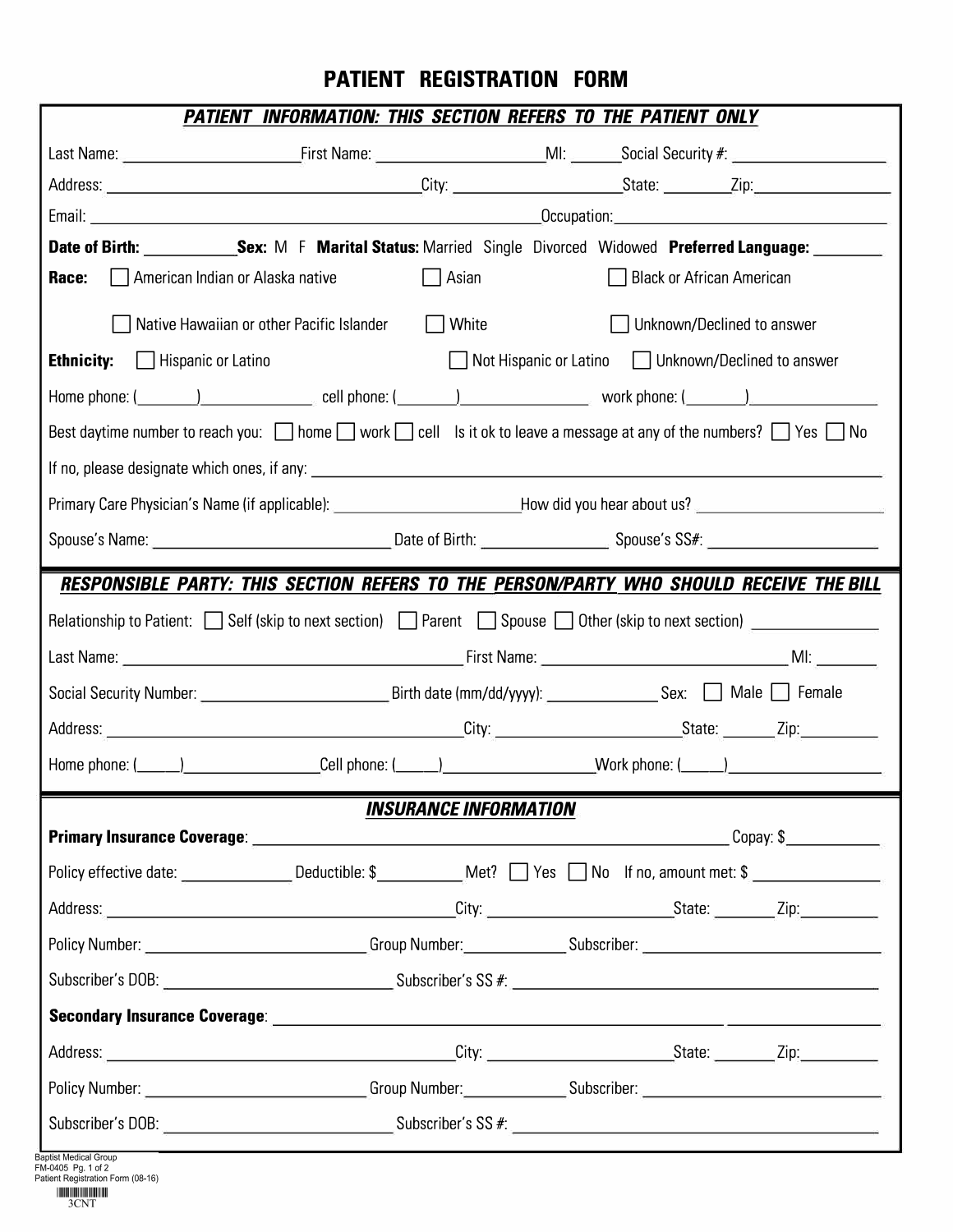### **Communication with Family Members and Friends Involved In Patient Care**

This form documents my request to allow family members and/or friends to be involved in relevant *verbal discussions* regarding my health care. By signing this form, I permit Baptist Medical Group ("BMG") staff to discuss information about me with the people listed below. This information may include diagnoses, test results, treatments, and payment information, but shall be limited to only the information that, in the professional judgment of your provider, needs to be shared.

- I understand that signing this form is voluntary and that I am not required to sign this form in order to receive health care.
- I understand that information may be released to family members or others without this form, if allowed by federal and state law.
- I understand that listing a person on this form does not give them the right to receive or copy my written medical records. It does not allow them to consent for health care services on my behalf.
- I understand that my health care provider will discuss only the information that the person involved needs to know about my care or treatment.
- I can update this form at any time by completing a new form and giving it to BMG staff.
- I understand that BMG staff will verify the identity of the people below (if not known to the staff) prior to discussing this information.
- **I understand that this is** *not* **a Health Insurance Portability and Accountability Act (HIPAA) authorization form that would allow the people below to have access to my written Protected Health Information.**

| Name:                                                                                                          | Phone #:                                         | Relationship:                                                                                  |  |
|----------------------------------------------------------------------------------------------------------------|--------------------------------------------------|------------------------------------------------------------------------------------------------|--|
| Name:                                                                                                          | Phone #:                                         | Relationship:                                                                                  |  |
| Name:                                                                                                          | Phone #:                                         | Relationship:                                                                                  |  |
| Name:                                                                                                          | Phone #:                                         | Relationship:                                                                                  |  |
|                                                                                                                |                                                  |                                                                                                |  |
| Print Name: Name: Name and Name and Name and Name and Name and Name and Name and Name and Name and Name and Na |                                                  |                                                                                                |  |
|                                                                                                                | Date: <u>___________________________________</u> |                                                                                                |  |
| Relationship to Patient:<br>$\square$ Self                                                                     |                                                  |                                                                                                |  |
|                                                                                                                |                                                  | □ Legal Representative or Guardian (proof of power of attorney or legal guardianship required) |  |
|                                                                                                                |                                                  |                                                                                                |  |

Baptist Medical Group Family Members and Friends Involved in Patient Care (08-16) FM-0430 Pg. 1 of 1



PRINT: FO/D0H/Whi/1P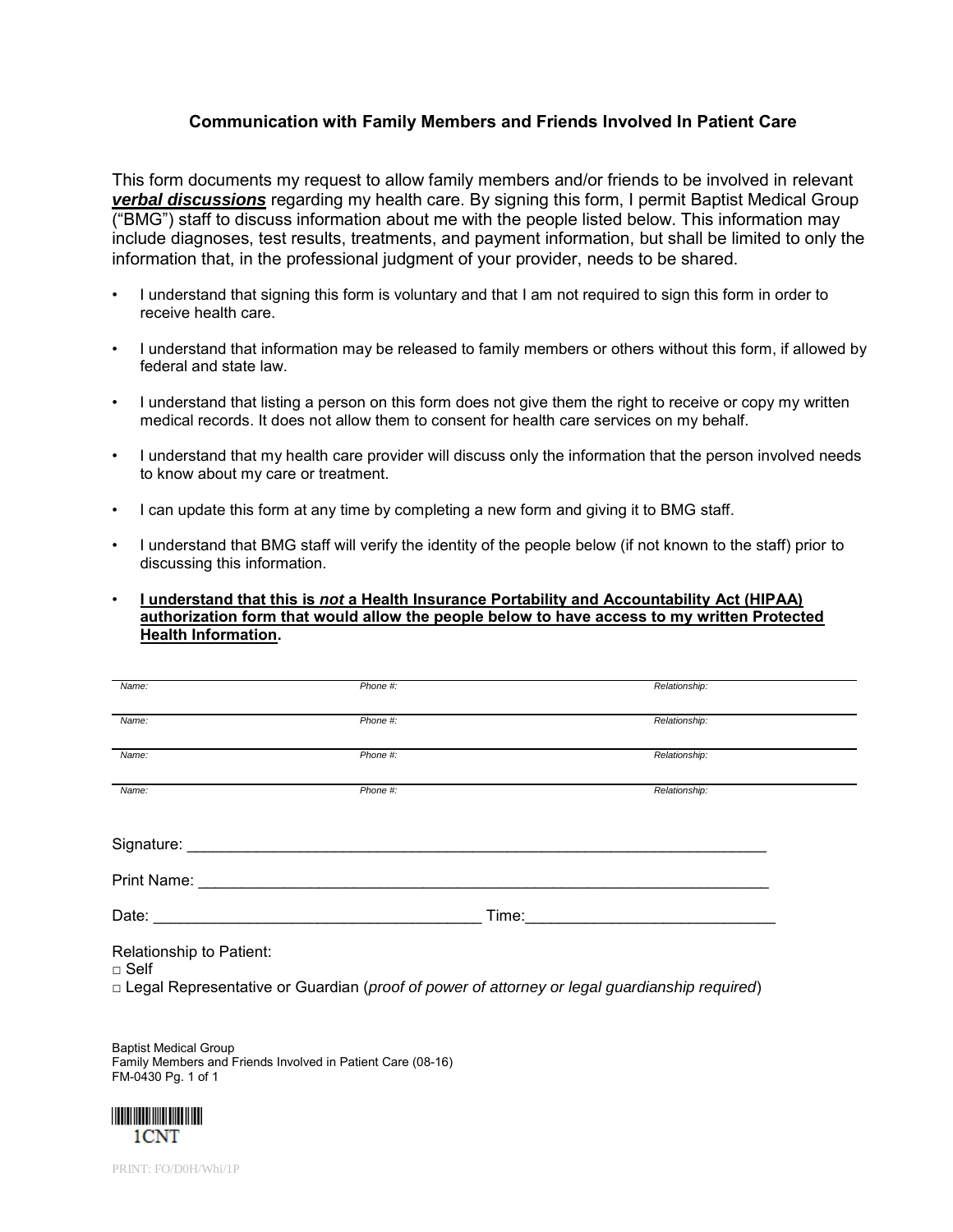| <b>Hematology-Oncology</b><br>Name:<br><u> 1980 - John Stein, Amerikaansk politiker (</u><br>Please describe the reason why your physician sent you to our office:<br>Do you suffer from any of these conditions? (Check boxes)<br>$\Box$ Heart<br>$\Box$ Kidneys<br>□ High Blood Pressure<br>$\Box$ Lungs<br>□ Stomach<br>$\square$ Diabetes<br>□ Cholesterol<br>$\Box$ Arthritis<br>$\Box$ Strokes<br>$\Box$ Thyroid<br>$\Box$ Cancer<br>$\Box$ Osteoporosis<br>□ Blood Clots<br><b>Prior Operations:</b><br>Medication Allergies (or those you cannot tolerate):<br><b>Current Medications:</b><br>Do you use tobacco, including smoking or smokeless tobacco? $\Box$ Yes or $\Box$ No<br>* If you answered yes, please circle the type of tobacco you use:<br>Chewing tobacco<br>Cigarettes<br>Cigars<br><i>* If you answered yes,</i> have you ever tried to quit using tobacco? $\Box$ Yes or $\Box$ No<br>How many years ago?<br>What is your daily caffeine intake (coffee, soda, tea)? ________________________ | brahim, M.D.<br>Nicholas Drake, M.D.<br>Simon Zeichner, D.O. | Rhonda Campbell, APRN<br>Jessica Nichols, APRN    |
|--------------------------------------------------------------------------------------------------------------------------------------------------------------------------------------------------------------------------------------------------------------------------------------------------------------------------------------------------------------------------------------------------------------------------------------------------------------------------------------------------------------------------------------------------------------------------------------------------------------------------------------------------------------------------------------------------------------------------------------------------------------------------------------------------------------------------------------------------------------------------------------------------------------------------------------------------------------------------------------------------------------------------|--------------------------------------------------------------|---------------------------------------------------|
|                                                                                                                                                                                                                                                                                                                                                                                                                                                                                                                                                                                                                                                                                                                                                                                                                                                                                                                                                                                                                          |                                                              |                                                   |
|                                                                                                                                                                                                                                                                                                                                                                                                                                                                                                                                                                                                                                                                                                                                                                                                                                                                                                                                                                                                                          |                                                              | Date of Birth: <u>New York Contract of Birth:</u> |
|                                                                                                                                                                                                                                                                                                                                                                                                                                                                                                                                                                                                                                                                                                                                                                                                                                                                                                                                                                                                                          |                                                              |                                                   |
|                                                                                                                                                                                                                                                                                                                                                                                                                                                                                                                                                                                                                                                                                                                                                                                                                                                                                                                                                                                                                          |                                                              |                                                   |
|                                                                                                                                                                                                                                                                                                                                                                                                                                                                                                                                                                                                                                                                                                                                                                                                                                                                                                                                                                                                                          |                                                              |                                                   |
|                                                                                                                                                                                                                                                                                                                                                                                                                                                                                                                                                                                                                                                                                                                                                                                                                                                                                                                                                                                                                          |                                                              |                                                   |
|                                                                                                                                                                                                                                                                                                                                                                                                                                                                                                                                                                                                                                                                                                                                                                                                                                                                                                                                                                                                                          |                                                              |                                                   |
|                                                                                                                                                                                                                                                                                                                                                                                                                                                                                                                                                                                                                                                                                                                                                                                                                                                                                                                                                                                                                          |                                                              |                                                   |
|                                                                                                                                                                                                                                                                                                                                                                                                                                                                                                                                                                                                                                                                                                                                                                                                                                                                                                                                                                                                                          |                                                              |                                                   |
|                                                                                                                                                                                                                                                                                                                                                                                                                                                                                                                                                                                                                                                                                                                                                                                                                                                                                                                                                                                                                          |                                                              |                                                   |
|                                                                                                                                                                                                                                                                                                                                                                                                                                                                                                                                                                                                                                                                                                                                                                                                                                                                                                                                                                                                                          |                                                              |                                                   |
|                                                                                                                                                                                                                                                                                                                                                                                                                                                                                                                                                                                                                                                                                                                                                                                                                                                                                                                                                                                                                          |                                                              |                                                   |
|                                                                                                                                                                                                                                                                                                                                                                                                                                                                                                                                                                                                                                                                                                                                                                                                                                                                                                                                                                                                                          |                                                              |                                                   |
|                                                                                                                                                                                                                                                                                                                                                                                                                                                                                                                                                                                                                                                                                                                                                                                                                                                                                                                                                                                                                          |                                                              |                                                   |
|                                                                                                                                                                                                                                                                                                                                                                                                                                                                                                                                                                                                                                                                                                                                                                                                                                                                                                                                                                                                                          |                                                              |                                                   |
|                                                                                                                                                                                                                                                                                                                                                                                                                                                                                                                                                                                                                                                                                                                                                                                                                                                                                                                                                                                                                          |                                                              |                                                   |
|                                                                                                                                                                                                                                                                                                                                                                                                                                                                                                                                                                                                                                                                                                                                                                                                                                                                                                                                                                                                                          |                                                              |                                                   |
|                                                                                                                                                                                                                                                                                                                                                                                                                                                                                                                                                                                                                                                                                                                                                                                                                                                                                                                                                                                                                          |                                                              |                                                   |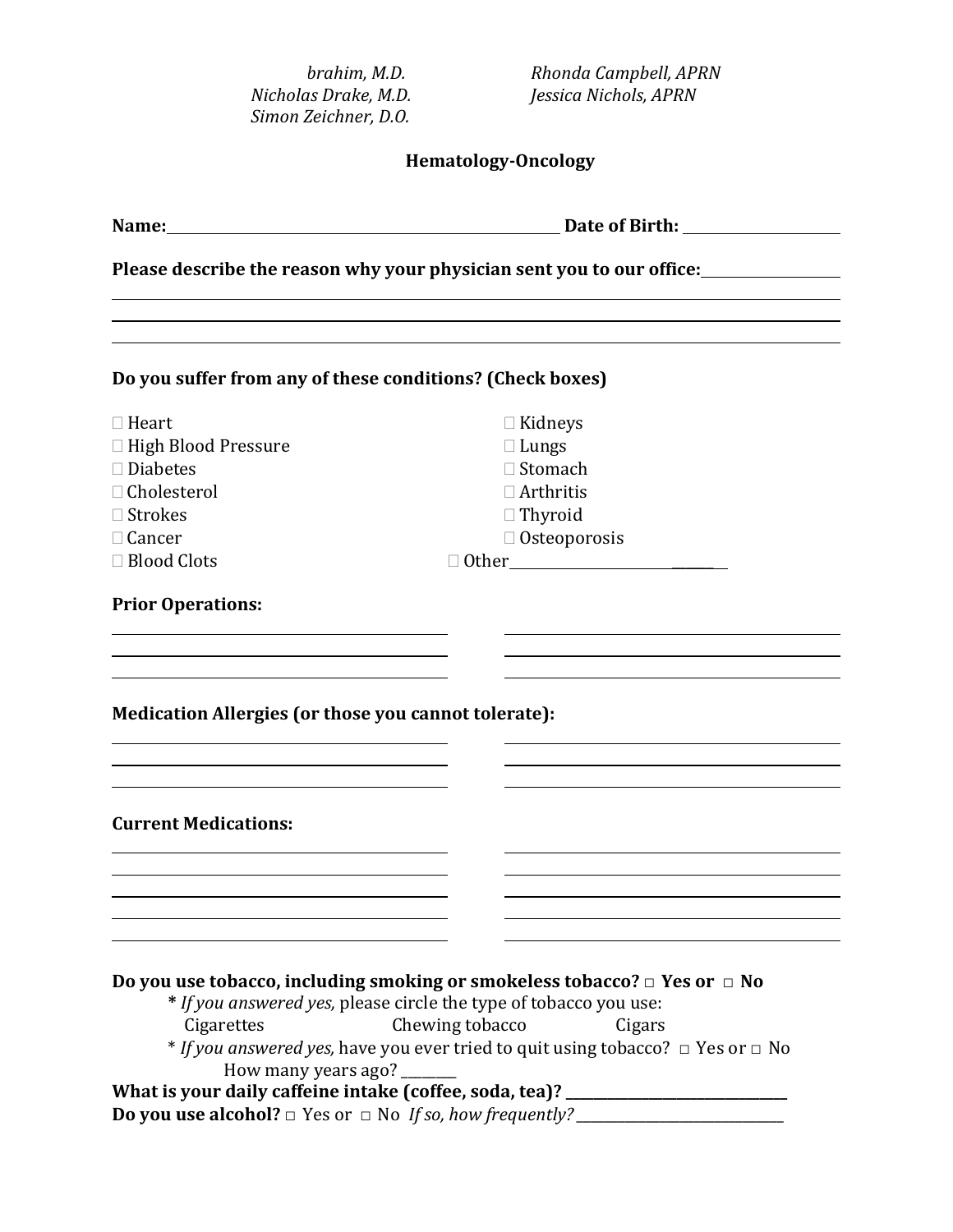| Patient Name: |  |
|---------------|--|
| DOB:          |  |

### **Please check the boxes which apply to you:**

### **General Skin Breast**

 $\Box$  Anorexia  $\Box$  Icterus  $\Box$  Breast Lump  $\Box$  Chills  $\Box$  Lesions  $\Box$  Nipple Disch  $\Box$  Fever  $\Box$  Pruritus  $\Box$  Tenderness  $\Box$  Malaise/Fatigue  $\Box$  Rash  $\Box$  Swollen Glands  $\Box$  Malaise/Fatigue  $\Box$  Rash  $\Box$  Swollen ( $\Box$  Weight Loss  $\Box$  Swelling  $\Box$  Feeling Well  $\Box$  Normal  $\Box$  Compliance with Diet  $\Box$  Skin Color Change  $\Box$  Dietary Changes Medication Changes

- $\Box$  Vision Changes  $\Box$  Tinnitus  $\Box$  Discharge  $\Box$  Pulling Ear  $\Box$  Visual Disturbances
- □ Dryness

- $\Box$  Dysphagia  $\Box$  Cough  $\Box$  Chest Pain
- 
- 
- 
- 
- $\Box$  Throat Pain  $\Box$  Wheezing  $\Box$  Coated Tongue  $\Box$  Difficulty Breathing on  $\Box$  Fainting
- 
- 
- 
- Voice Changes
- □ Dryness

 $\square$  Lesions  $\square$  Nipple Discharge  $\square$  Pruritus  $\square$  Tenderness  $\Box$  Varicose Veins  $\Box$  Swelling  $\Box$  Normal  $\Box$  Nipple Pain  $\Box$  Skin Color Change  $\Box$  Recent Breast Changes  $\Box$  Tattoo/Piercing

- $\Box$  Itching  $\Box$  Discharge  $\Box$  Dengestion  $\Box$  Lacrimation  $\Box$  Hearing Disturbance  $\Box$  Discharge  $\Box$  Lacrimation  $\Box$  Hearing Disturbance  $\Box$  Discharge  $\Box$  Pain  $\Box$  Rose Bleeds  $\Box$  Hearing Loss  $\Box$  Nose Bleeds  $\Box$  Pain  $\Box$  Obstruction  $\Box$  Photophobia  $\Box$  Pain  $\Box$  Obstruction  $\Box$  Vision Changes  $\Box$  Tinnitus  $\Box$  Sneezing
	-

- 
- 
- 
- 
- $\Box$  Rash  $\Box$  Pleuritic Chest Pain  $\Box$  Throat Pain
	-
	- Coated Tongue/ Difficulty Breathing on Fainting
- Mucous Membranes Exertion  $\Box$  Feels Faint at Times<br> $\Box$  Dental Problems  $\Box$  Shortness of Breath at Rest  $\Box$  Irregular Heart Beat  $\Box$  Dental Problems  $\Box$  Shortness of Breath at Rest  $\Box$  Sore Throat  $\Box$  Sputum Production
	- $\square$  Sputum Production

- 
- 
- 
- 
- 
- 
- 

### **Eye Ear Nose**

- 
- 
- 
- 
- 
- $\Box$  Decreased Sense of Smell<br> $\Box$  Running Nose
- 

### **Mouth/Throat Respiratory Cardiovascular**

- 
- $\Box$  Hoarseness  $\Box$  Dyspnea  $\Box$  Laudication  $\Box$  Lesions  $\Box$  Hemoptysis  $\Box$  Lower Extrem
- $\Box$  Lesions  $\Box$  Hemoptysis  $\Box$  Rash  $\Box$  Pleuritic Chest Pain  $\Box$  Orthopnea
	-
	-
	-
	-
	-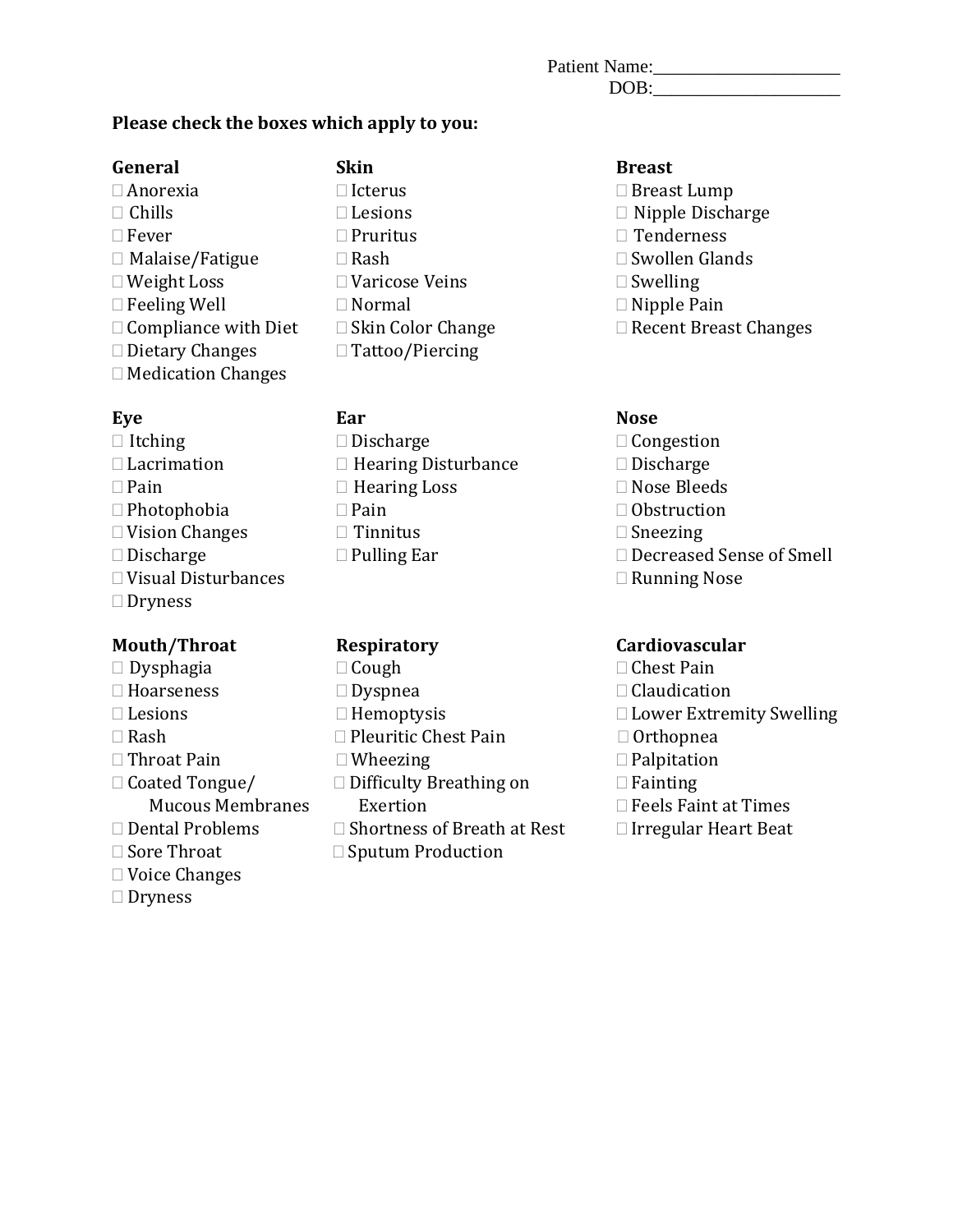### Patient Name:\_\_\_\_\_\_\_\_\_\_\_\_\_\_\_\_\_\_\_\_

DOB:

### **Gastrointestinal Gastrorectal Genitounirary**

- 
- $\Box$  Constipation  $\Box$  Hemato<br> $\Box$  Diarrhea  $\Box$  Melena
- 
- 
- 
- 
- 
- □ Difficulty Swallowing
- □ Heartburn
- $\Box$  Indigestion
- Mucous in Stool
- Stool Incontinence

### **Gynecological Neurological Psychiatric**

- 
- 
- $\square$  Dyspareunia  $\square$  Dizziness  $\square$  Depression  $\square$  Depression  $\square$  Hallucinations
- $\Box$  Vaginal Discharge  $\Box$  Headache  $\Box$  Hallucinations  $\Box$  Hallucinations  $\Box$  Hallucinations  $\Box$  Hallucinations  $\Box$  Hallucinations  $\Box$  Hallucinations  $\Box$  Hallucinations  $\Box$  Hallucinations  $\Box$  Hallucinations  $\Box$
- $\square$  Vaginal Pruritus  $\square$  Numbness  $\square$  Vulvar Swelling  $\square$  Weakness  $\square$  Mood Problems

- $\Box$  Abdominal Pain  $\Box$  Change in Bowel Habits  $\Box$  Dysuria  $\Box$  Constination  $\Box$  Hematochezia  $\Box$  Hematuria
	-
	-
	-
- Vomiting Stool Incontinence Urinary Hesitance

- 
- 
- $\square$  Diarrhea  $\square$  Melena  $\square$  Melena  $\square$  Sexual Dysfunction  $\square$  Nausea
	-
- Nausea Rectal Pain Urinary Frequency
	-
- Black Tarry Stool Urinary Incontinence  $\Box$  Change in Bladder Habits

- $\Box$  Change in Menes  $\Box$  Confusion/Memory Loss  $\Box$  Anxiety  $\Box$  Dyspareunia  $\Box$  Dizziness  $\Box$  Depression
	-
	-
	-
	-
- $\Box$  Vulvar Swelling  $\Box$  Weakness  $\Box$  Mood Problems  $\Box$  Change in Consciousness  $\Box$  Fearful  $\Box$  Change in Consciousness  $\Box$  Unsteadiness
	- $\Box$  Change in Speech
	- $\Box$  Difficulty Speaking
	- □ Difficulty with Ambulation
	-
	-
	- $\Box$  Seizures
	- Unusual Sensation

### **Musculoskeletal Heme/Lymph Endocrine**

- 
- 
- 
- 
- 
- 
- Muscle Pain/Myalgia
- Muscle Weakness

- 
- $\Box$  Enlarged/Tender Lymph Nodes  $\Box$  Cold/Heat T $\Box$  Night Sweats  $\Box$  Hot Flashes
- 
- $\square$  Pain  $\square$  Abnormal Bleeding  $\square$  Polydipsi $\square$  Stiffness  $\square$  Anemia
	-

 $\Box$  Pain in Joints  $\Box$  Bleed/Bruise Easily  $\Box$  Change in Weight  $\Box$  Back Pain  $\Box$  Enlarged/Tender Lymph Nodes  $\Box$  Cold/Heat Tolerance  $\Box$  Joint Swelling  $\Box$  Night Sweats  $\Box$  Pain  $\Box$  Pain  $\Box$  Abnormal Bleeding  $\Box$  Polydipsia  $\square$  Stiffness  $\square$  Anemia  $\square$  Polyuria  $\Box$  Joint Redness  $\Box$  Appetite Changes

 $\square$  Suicidal Ideation<br> $\square$  Delusions

### $\Box$  Tingling □ Loss of Balance

- 
- 
-